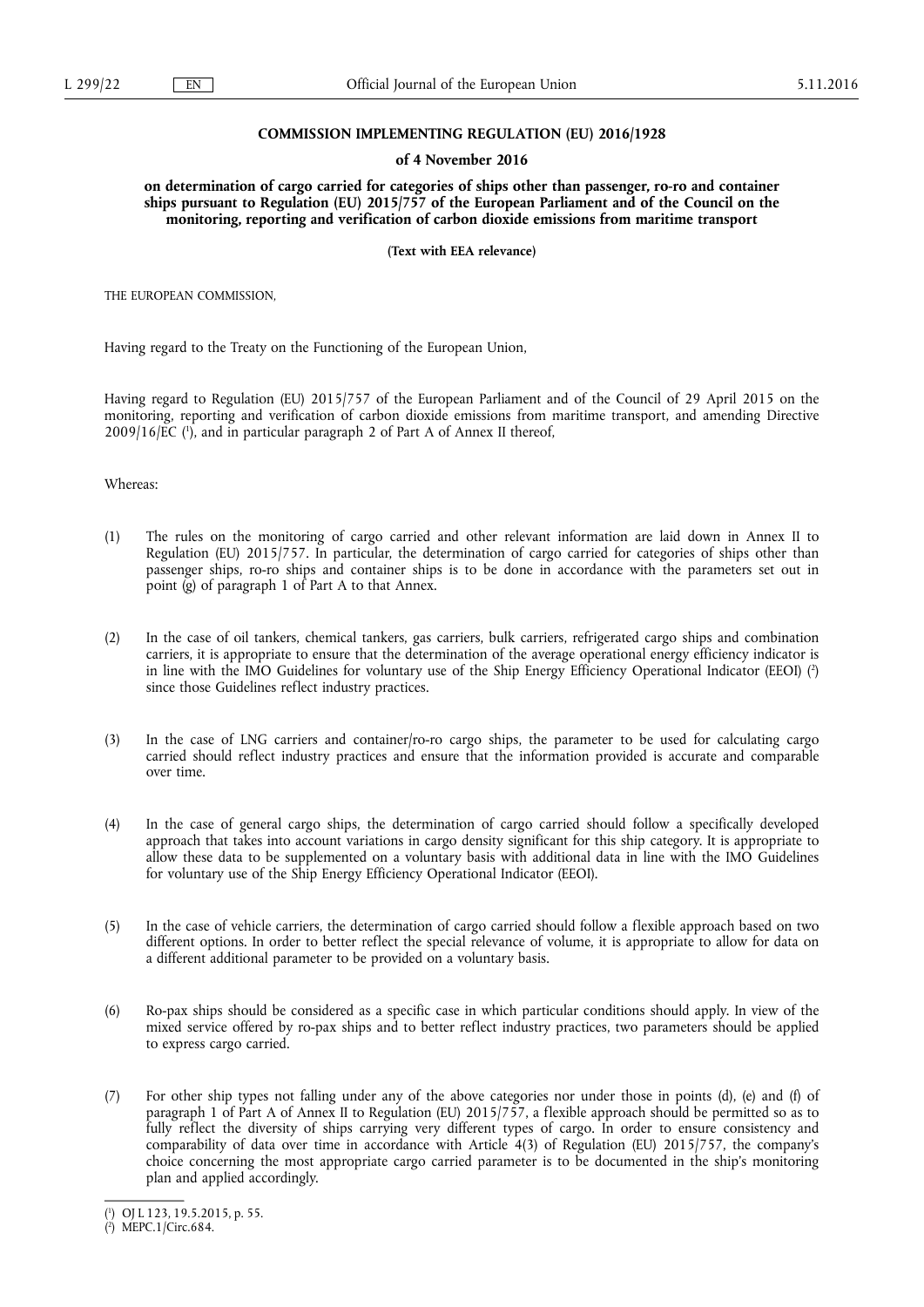- (8) The Commission has consulted parties concerned on the best industry practices on matters addressed by this Regulation. The consultation was carried out through the 'Shipping MRV monitoring subgroup' set up under the umbrella of the European Sustainable Shipping Forum.
- (9) The measures provided for in this Regulation are in accordance with the opinion of the Climate Change Committee established by Article 26 of Regulation (EU) No 525/2013 of the European Parliament and of the Council (<sup>1</sup>),

HAS ADOPTED THIS REGULATION:

#### *Article 1*

### **Subject matter**

This Regulation lays down rules specifying the parameters applicable to the determination of cargo carried for categories of ships other than passenger ships, ro-ro ships and container ships for the purposes of monitoring of other relevant information on a per-voyage basis pursuant to Article 9(1) of Regulation (EU) 2015/757.

### *Article 2*

# **Definitions**

For the purpose of this Regulation, the following definitions shall apply:

- (1) 'Oil tanker' means a ship constructed or adapted primarily to carry crude oil or petroleum products in bulk in its cargo spaces, other than combination carriers, noxious liquid substances (NLS) tankers or gas tankers;
- (2) 'Chemical tanker' means a ship constructed or adapted for the carriage in bulk of any liquid product listed in Chapter 17 of the International Code for the Construction and Equipment of Ships carrying Dangerous Chemicals in Bulk ( 2 ) or a ship constructed or adapted to carry a cargo of NLS in bulk;
- (3) 'LNG carrier' means a tanker for the bulk carriage of liquefied natural gas (LNG) (primarily methane) in independent insulated tanks;
- (4) 'Gas carrier' means a tanker for the bulk carriage of liquefied gases other than LNG;
- (5) 'Bulk carrier' means a ship which is intended primarily to carry dry cargo in bulk, including types such as ore carriers as defined in Regulation 1 of Chapter XII of the 1998 International Convention for the Safety of Life at Sea (the SOLAS Convention), but excluding combination carriers;
- (6) 'General cargo ship' means a ship with a multi-deck or single-deck hull designed primarily for the carriage of general cargo excluding specialised dry cargo ships, which are not included in the calculation of reference lines for general cargo ships, namely livestock carrier, barge carrier, heavy load carrier, yacht carrier, nuclear fuel carrier;
- (7) 'Refrigerated cargo ship' means a ship designed exclusively for the carriage of refrigerated cargoes in holds;
- (8) 'Vehicle carrier' means a multi-deck roll-on-roll-off cargo ship designed for the carriage of empty cars and trucks;
- (9) 'Combination carrier' means a ship designed to load 100 % deadweight with both liquid and dry cargo in bulk;
- (10) 'Ro-pax ship' means a ship, which carries more than 12 passengers and which has roll-on/roll-off cargo space on board;

<sup>(</sup> 1 ) Regulation (EU) No 525/2013 of the European Parliament and of the Council of 21 May 2013 on a mechanism for monitoring and reporting greenhouse gas emissions and for reporting other information at national and Union level relevant to climate change and repealing Decision No  $\frac{280}{2004}$  EC (OJ L 165, 18.6.2013, p. 13).

<sup>(</sup> 2 ) As amended by MEPC.225(64) and MSC.340(91).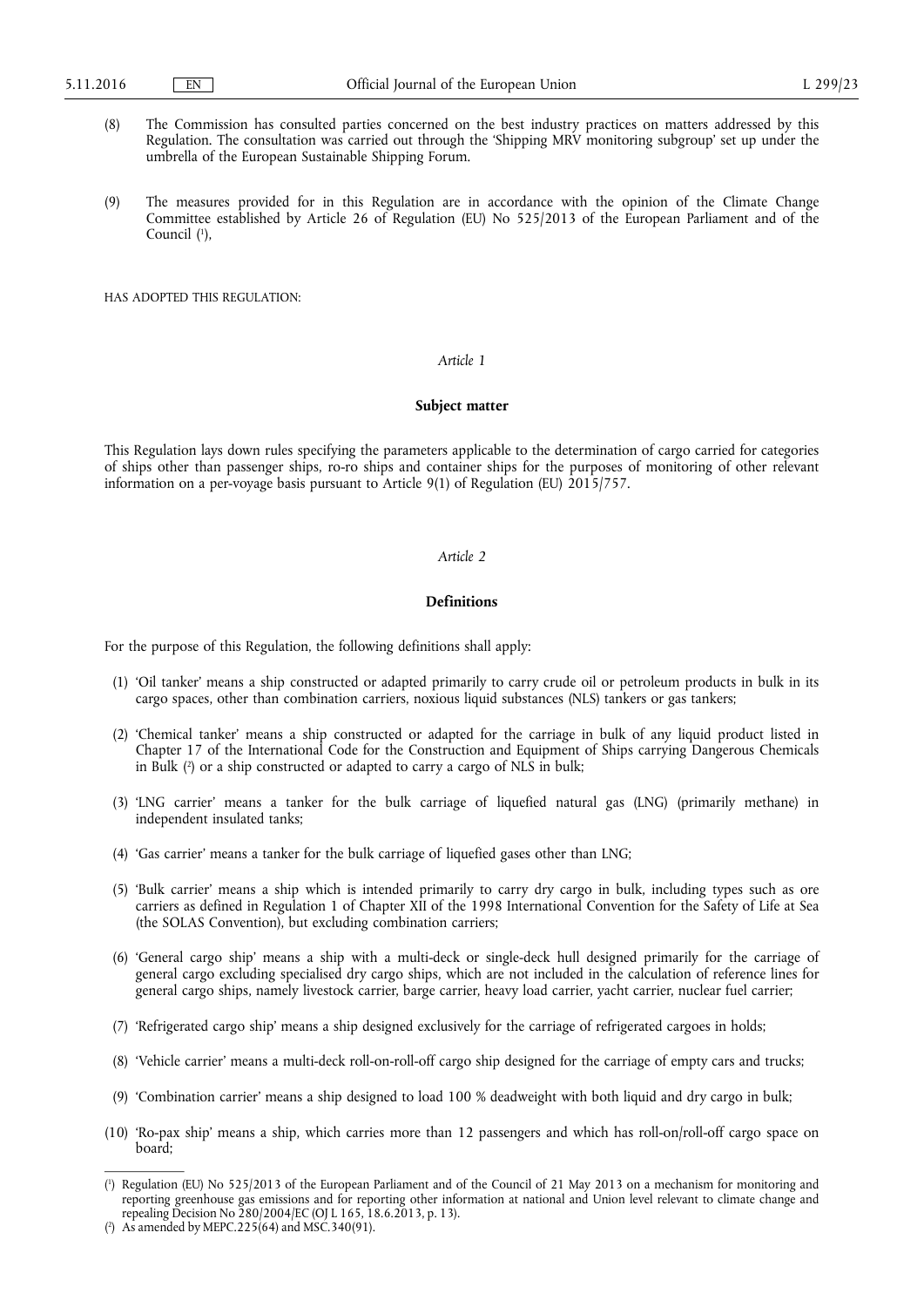- (11) 'Container/ro-ro cargo ship' means a hybrid of a container ship and a ro-ro cargo ship in independent sections;
- (12) 'Deadweight carried' means, in metric tonnes, the measured volume displacement of a ship at a load draught condition multiplied by the relative water density at departure reduced by the ship's lightweight and by the weight of the fuel on board determined at the departure of the laden voyage concerned;
- (13) 'Measured volume displacement' means, in cubic meters, the volume of the moulded displacement of the ship, excluding appendages, in a ship with a metal shell, and means the volume of displacement to the outer surface of the hull in a ship with a shell of any other material;
- (14) 'Lightweight' means, in metric tonnes, the actual weight of the ship with no fuel, passengers, cargo, water and other consumables on board.

### *Article 3*

#### **Parameters to determine the 'cargo carried' per ship category**

'Cargo carried' for the purpose of monitoring of other relevant information on a per-voyage basis pursuant to Article 9(1) of Regulation (EU)  $2015/757$ , shall be determined as follows:

- (a) for oil tankers, as the mass of the cargo on board;
- (b) for chemical tankers, as the mass of the cargo on board;
- (c) for LNG carriers, as the volume of the cargo on discharge, or if the cargo is discharged at several occasions during a voyage, the sum of the cargo discharged during a voyage and the cargo discharged at all subsequent ports of call until new cargo is loaded;
- (d) for gas carriers, as the mass of the cargo on board;
- (e) for bulk carriers, as the mass of the cargo on board;
- (f) for general cargo ships, as deadweight carried for laden voyages and as zero for ballast voyages;
- (g) for refrigerated cargo ships, as the mass of the cargo on board;
- (h) for vehicle carriers, as the mass of the cargo on board, determined as the actual mass or as the number of cargo units or occupied lane meters multiplied by default values for their weight;
- (i) for combination carriers, as the mass of the cargo on board;
- (j) for ro-pax ships, as the number of passengers and as the mass of the cargo on board, determined as the actual mass or the number of cargo units (trucks, cars, etc.) or occupied lane meters multiplied by default values for their weight;
- (k) for container/ro-ro cargo ships, as the volume of the cargo on board, determined as the sum of the number of cargo units (cars, trailers, trucks and other standard units) multiplied by a default area and by the height of the deck (the distance between the floor and the structural beam), of the number of occupied lane-metres multiplied by the height of the deck (for other ro-ro cargo) and of the number of TEUs multiplied by 38,3 m<sup>3</sup>;
- (l) for other ship types not falling under any of the categories mentioned in points (a) to (k) nor under those in points (d), (e) and (f) of paragraph 1 of Part A of Annex II to Regulation (EU) 2015/757, as mass of cargo on board or as deadweight carried for laden voyages and zero for ballast voyages.

For the purposes of point (f) of the first paragraph, the mass of the cargo on board can be used on a voluntary basis as an additional parameter.

For the purposes of point (h) of the first paragraph, deadweight carried for laden voyages and zero for ballast voyages can be used on a voluntary basis as an additional parameter.